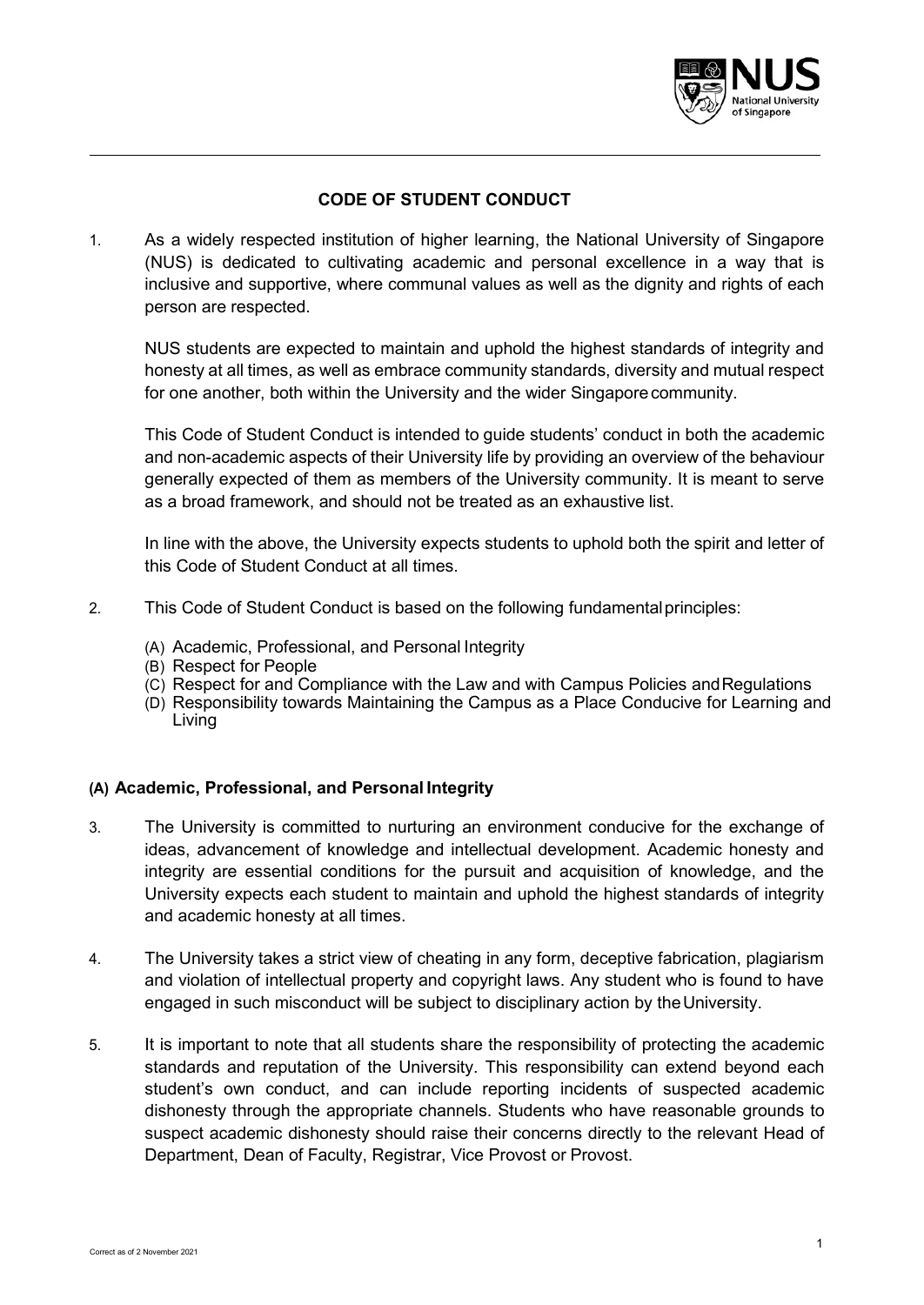

# **(B) Respect for People**

- 6. The University encourages students to display consideration, kindness and responsibility in their dealings with other persons. Students should not engage in disorderly or offensive behaviour such as making threats against others, intimidating others, harassing others, drunkenness, lewdness, or participating in any unlawful assembly.
- 7. Students are expected to treat others with respect, courtesy and consideration so as to create a positive learning and social environment at the University. Treating others with dignity and respect with regard to their gender, race, values, religion and disabilities help create experiences that are meaningful and uplifting for all students which in turn help create lifelong bonds and support networks that enrich the students' lives. Students must feel safe and secure at all times while at the University.

Accordingly, students should not engage in conduct which violates another person's dignity or create an environment which is hostile, degrading, humiliating or offensive for another person. Conduct which insults, abuses, denigrates, victimizes, demeans, embarrasses or disparages any individual is not acceptable to the University.

Students should also refrain from participating in any activity which physically or mentally harms, intimidates or humiliates other students, or which violates one's dignity as an individual. In particular, negative and improper orientation practices that make new students feel uncomfortable (also known as "ragging") are not tolerated by the University. Such practices display a lack of basic respect for other persons, imperil students' physical and mental welfare, and may unintentionally result in an unhealthy atmosphere of fear and intimidation on campus. Freshmen are not to be treated as subordinates but as peers to be accorded the same measure of respect for their dignity and well-being as other students.

Students who abuse their positions of authority or leadership by participating in or allowing such conduct or by being involved in the development of policies or programmes that facilitate or encourage such conduct will be dealt with severely by the University.

#### *Sexual Misconduct*

8. Unwanted sexual advances and inappropriate physical contact, sexually explicit remarks or innuendoes of a sexual nature, offensive body language or gestures and other forms of sexual harassment will not be tolerated by the University. Students should refrain from all acts (including threats) of Sexual Misconduct (as defined in ['A Policy on the Protection of Staff and](https://nus.edu.sg/campusconduct/docs/sexual-misconduct-policy.pdf#page=12)  [Students against Sexual Misconduct'\)](https://nus.edu.sg/campusconduct/docs/sexual-misconduct-policy.pdf#page=12) against any staff, student or member of the University community and the wider public, whether it takes the form of an action, be it verbal, in writing or on digital media.

## *Dress Code*

9. Dressing well is also a show of respect for others. Students are expected to dress appropriately to project a positive and fitting image of themselves when they are on campus. Attire such as skimpy or revealing clothes or clothes printed with vulgar or offensive words or pictures are considered inappropriate attire. Singlets and slippers meant for domestic use may give others a poor impression of students and the University.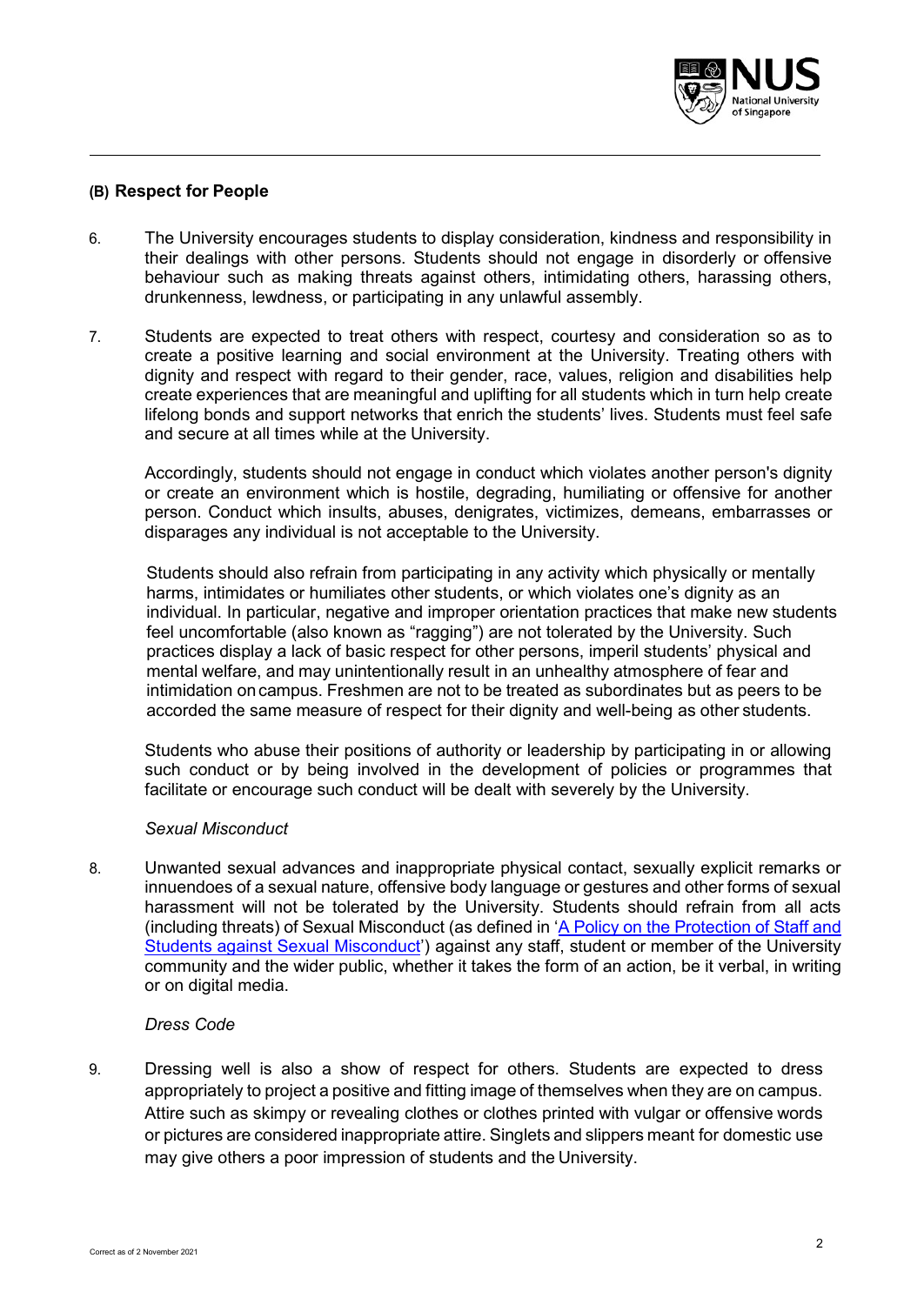

*Conduct in relation to Religious and Political Activities*

- 10. As a secular institution, the University is committed to maintaining harmony among the multi-ethnic and multi-religious communities on campus. Students are expected to be respectful towards the religious beliefs, customs, and sensitivities of others. They should also not impinge on or disparage other faiths. Additionally, proselytizing in campus, in any form, is notallowed.
- 11. As an educational institution, the University is committed to providing a forum for the exploration and discussion of a diversity of ideas and opinions, including political and social-political issues. Students are free to express their views and opinions on campus, bearing in mind the need to act in accordance with accepted scholarly and professional standards and the laws of the country. In particular, students should avoid the following:
	- a) the purveying or dissemination of pejorative viewpoints along sectarian lines (including but not limited to issues on race, language, religion, gender, sexuality, age,nationality);
	- b) any incitements to engage in disturbance, violence and/or criminal acts;and
	- c) the use of University grounds for partisan politics and/or politicalfundraising.

## **(C) Respect for and Compliance with the Law and with Campus Policies and Regulations**

- 12. Students are obliged to observe and uphold the laws of Singapore as well as the policies and regulations of NUS at all times.
- 13. When students undertake an overseas educational programme or attachment at one of NUS's partner institutions, they are also expected to observe and uphold the laws of the host country and the regulations of the respective partner institutions. Students on internships are expected to adhere to the employer's employment policies, practices, procedures, dress codes, and/or standards of conduct. Student interns are also expected to maintain the established work schedule and meet internship obligations. Students participating in academic or non-academic NUS-approved activities outside of campus are expected to adhere to the rules and regulations set by the external organisers or venue owners.

#### *Smoking*

14. The University believes in providing a healthy environment for everyone on campus. Smoking is strictly prohibited within the University premises.

#### *Alcohol*

15. Students should observe socially responsible behaviour when drinking. Consumption of alcohol on University premises and/or during University events is generally prohibited except in the following situations: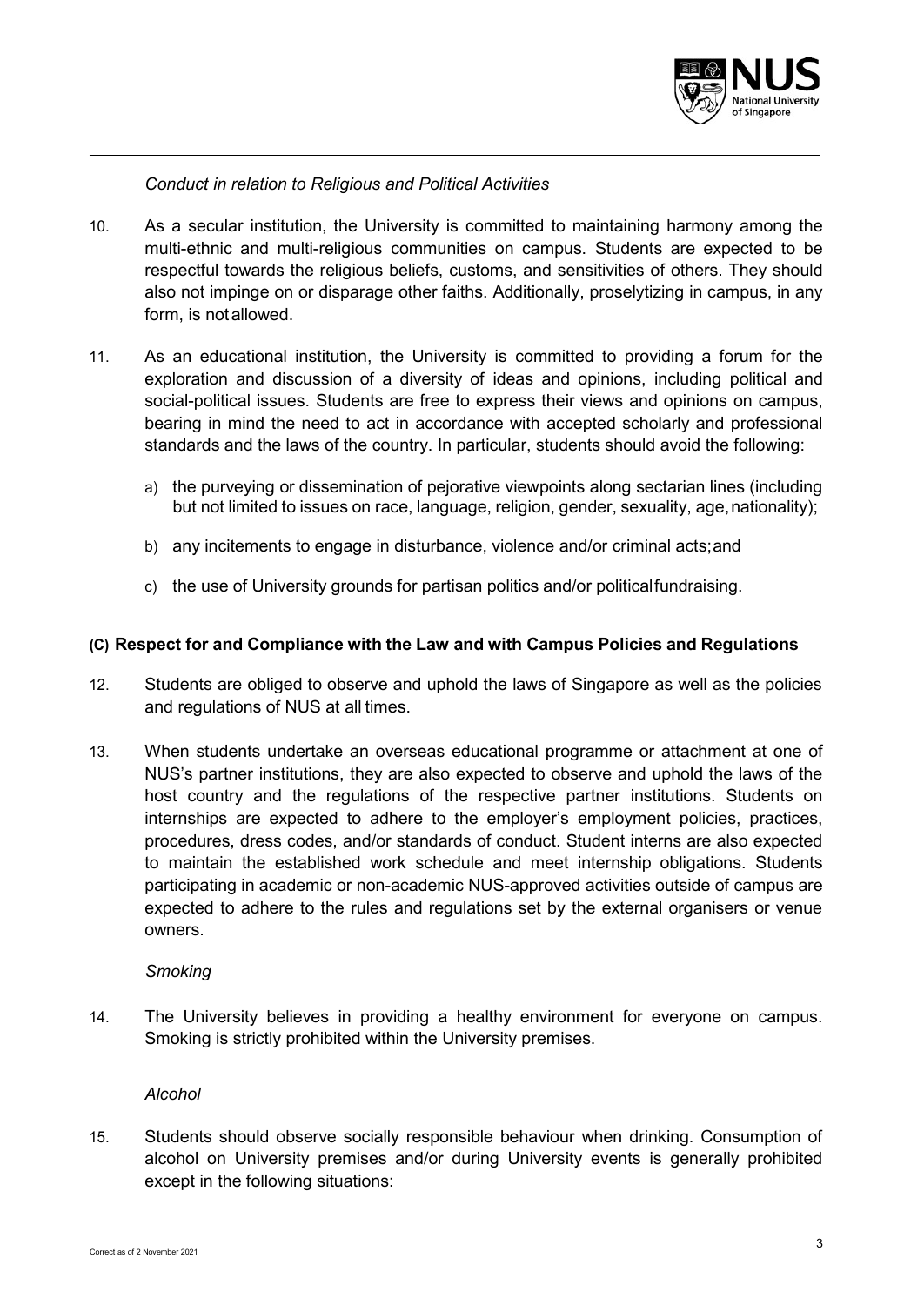

- a) onsite consumption of alcohol at designated campus food and beverage outlets during specified operating hours; or
- b) at official University events where alcohol is served.
- 16. Students are reminded that the legal drinking age is 18 years old and it is a violation of Singapore law to consume, or to sell or serve alcohol to others below the legal drinking age.

## *Online Behaviour*

- 17. Students are expected to adhere to the same standards of behaviour online as theywould in face-to-face interactions with other persons. They should also note that irresponsible usage of digital and social media, even if done in a personal capacity and/or off campus, may have a significant detrimental effect on the interest or welfare of other members in the University community.
- 18. When using digital and social media, students should be mindful that materials posted online can be copied freely and can continue to exist even if the original item is removed. They should therefore strive to be transparent and respectful; exercise good judgment before making any postings; and engage the community responsibly.

# **(D) Responsibility towards Maintaining the Campus as a Place Conducive for Learning and Living**

19. University authorities ensure that the NUS campuses are properly managed so that students have the benefit of learning and living in a safe, well-maintained campus. At all times, students are expected to identify themselves or comply with the directions of University personnel (including campus security wardens) who are performing their duties while on campus. For security reasons, students must be readily identifiable at all times and have their faces uncovered. No student shall be attired in any way that prevents or obstructs ready identification, e.g. wearing a full-face motorcycle helmet, mask or veil.

## *Mutilation, Vandalism and Theft*

20. The University provides a safe and pleasant environment and good facilities for the benefit of all members of the University community. Any act of mutilation, vandalism or theft of properties belonging to members of the community or the University will not becondoned.

## *Use of University Resources*

21. University IT resources are intended to aid learning and facilitate knowledge creation and dissemination. They should not be used for the transmission of obscene or inflammatory information, or for commercial purposes, or for personal monetary profit. Students should observe good computer etiquette at all times, and are required to abide by any laws and regulations governing IT use.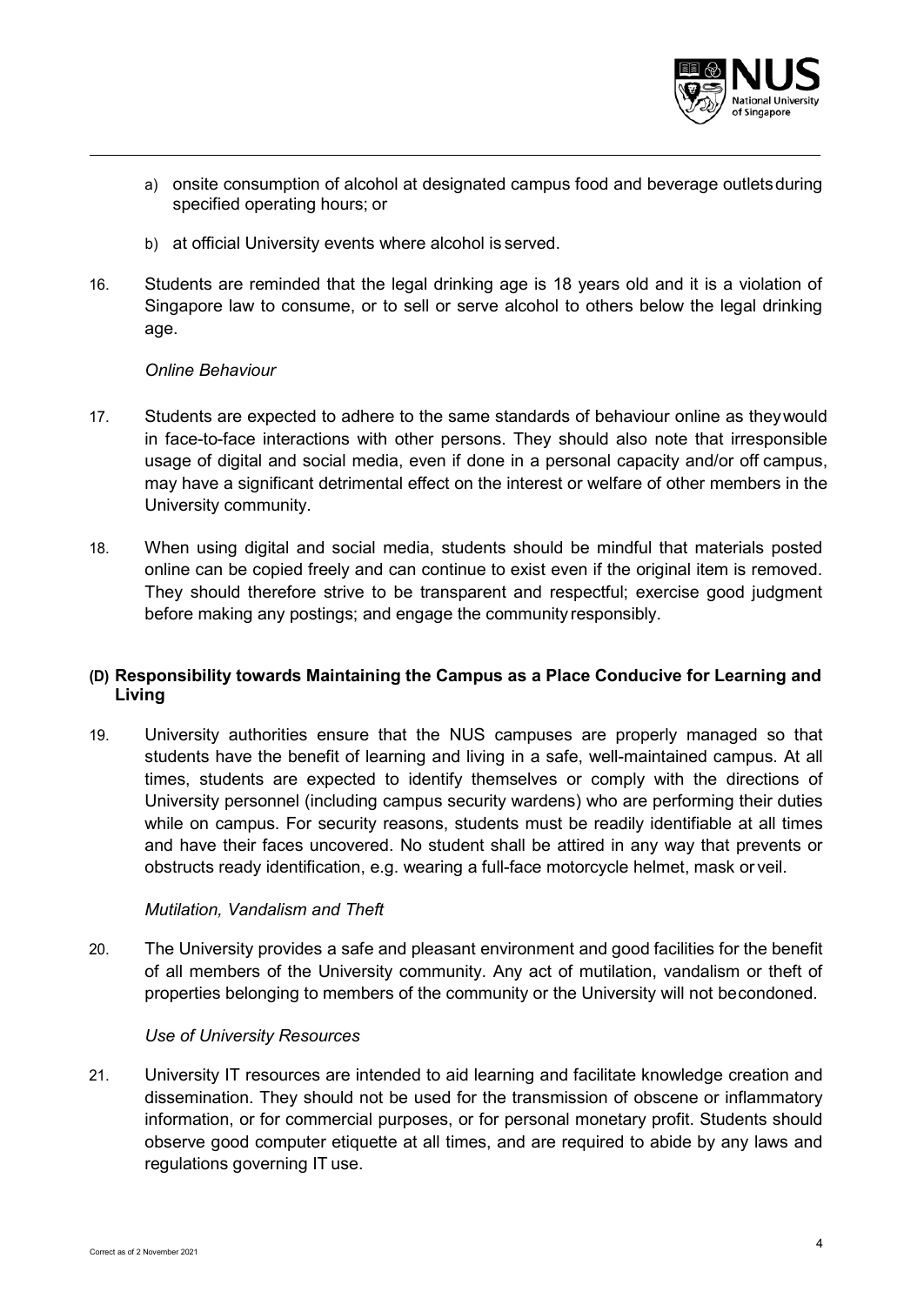

22. Students should respect intellectual property rights, in line with the guidelines stated in the Acceptable Use Policy for IT Resources and the NUS Libraries E-Resources Appropriate Use Policy. Students are not allowed to download or distribute copyrighted materials over the NUS network by any means or methods.

## *Parking on Campus*

23. Parking space on campus is in great demand and there is limited land that can be used as parking areas. Inconsiderate and unauthorised parking poses inconvenience and hazards to other members of the University community. Students who drive to the campus are required to comply with parking regulations and respect traffic laws.

#### *Student Accommodation*

- 24. University student accommodation should be safe and pleasant living environments conducive to learning and the promotion of personal development. The University places great importance on the safety of its students and has put in place appropriate measures and rules to ensure that its student accommodation is free from crime and other negative elements. To maintain safety and harmony at these living spaces, students are expected to abide by the Housing Agreement and to uphold the housing rules and regulations at all times.
- 25. University student accommodation is granted to students (resident-students) who qualify for such housing privileges. Such resident-students must abide by the housing rules and regulations and the housing agreement and are not permitted to sublet or allow any unauthorized person to reside in their accommodations in hostels (eg. residential colleges, halls or residences).

Students invited to visit any hostel (non-resident students) are to abide by the housing rules and regulations and should not stay in the hostel (including common facilities) beyond the permitted visiting hours. They may not use the card, transponder or key of any resident to access the hostel. Non-resident students are not allowed to stay overnight or rent any room from another student at the hostel.

## **Student Discipline**

## *Jurisdiction*

- 26. The University has jurisdiction to take disciplinary action against a student in respect of a violation of this Code of Student Conduct and any conduct which is or may be detrimental to the interest or welfare of members of the University community, or the reputation and dignity of the University. Such conduct can include acts which take place outside campus, while the student is on study leave, or carried out by the student in his or her personal capacity.
- 27. It is the responsibility of all students to acquaint themselves with Singapore's laws and the University's statutes, regulations, campus policies and regulations pertaining to student conduct.